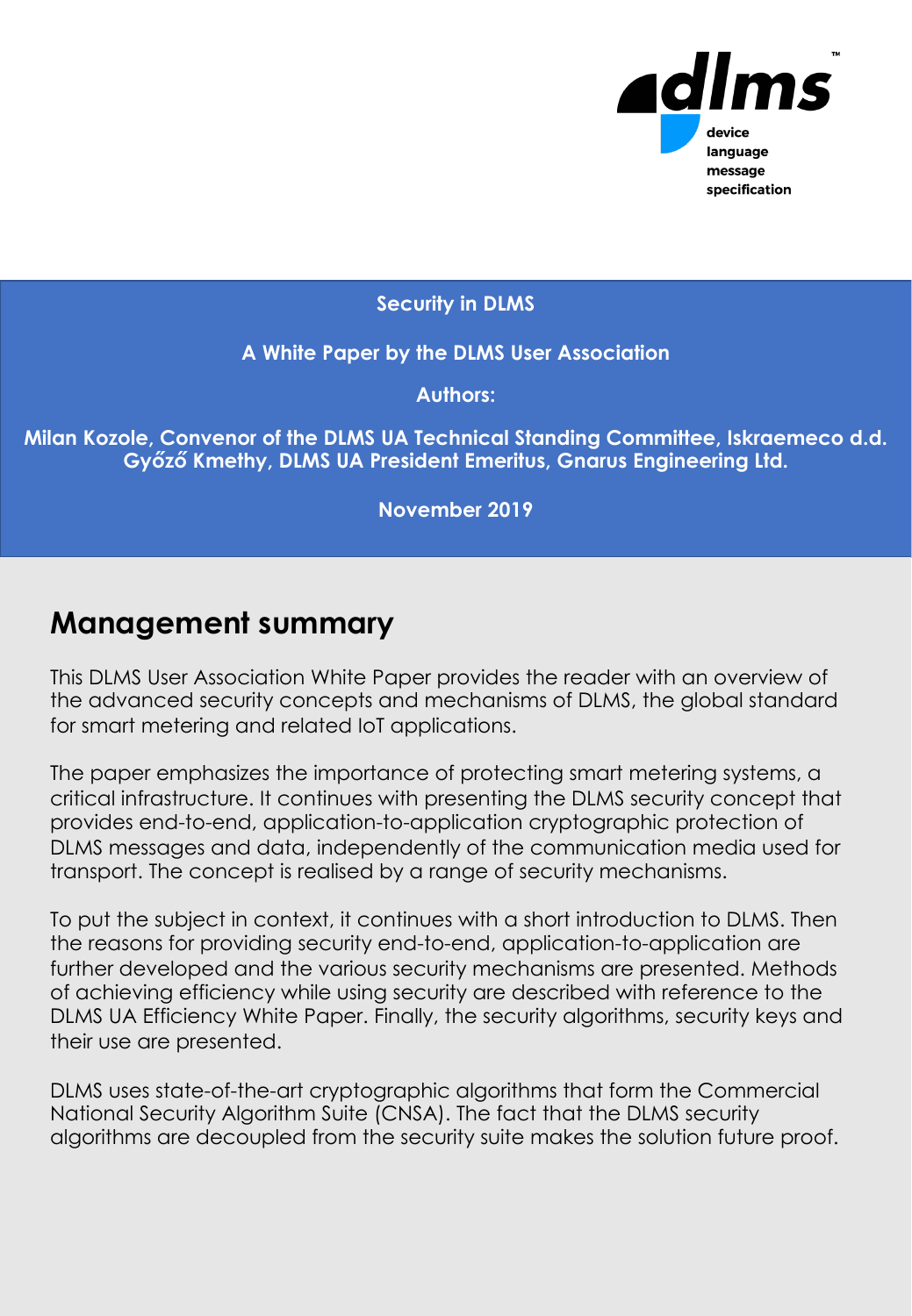## **Security is essential for critical infrastructure**

Smart meters are not only the cash registers for utilities that deliver data on consumption and demand for billing, but that also allow controlling the usage of energy, managing the contracts and payments. Additionally, they can provide sensitive data for monitoring and managing the premises and the transmission, distribution and supply network. As such, they are part of the critical infrastructure that, indisputably, needs strong protection.

# **The DLMS security concept**

DLMS is intended for application data exchange over a wide range of communication media. Therefore, it has been designed to provide multifaceted, end-to-end, application-to-application security mechanisms to protect application messages and data, independently of the communication media used for transporting the messages. The security provided by DLMS is generally supplemented by the security provided by the communication media specific lower protocol layers.

The DLMS security concept is supported by several mechanisms that **Against the december of dependicular of the services of the services of services**  $\mathbf{A}$  $\blacksquare$  Complement each other:

- 1. *entity authentication* ensures that only entities the identity of which is verified and that are properly authenticated can exchange messages;
- *2. role-based access* ensures that access to the data held by the COSEM objects is granted according to the role of a client;
- *3. message protection* ensures that the data held by the COSEM objects can be accessed only by properly protected messages;
- *4. data protection* comes into play, when there are several entities between the application end points, and sensitive or critical data carried by the messages have to be protected independently of the message protection;
- *5. secure image transfer* ensures that the firmware of the devices can be kept up-to-date during their lifetime;
- *6. communication port protection* ensures that when suspicious traffic is detected on a communication port it can be temporarily disabled to prevent replay and brute force attacks;
- *7. security logs* allow to monitor and analyse the exchanges and to make appropriate steps.

Security is "designed in" to DLMS from the very beginning and therefore, it can easily keep pace with new requirements.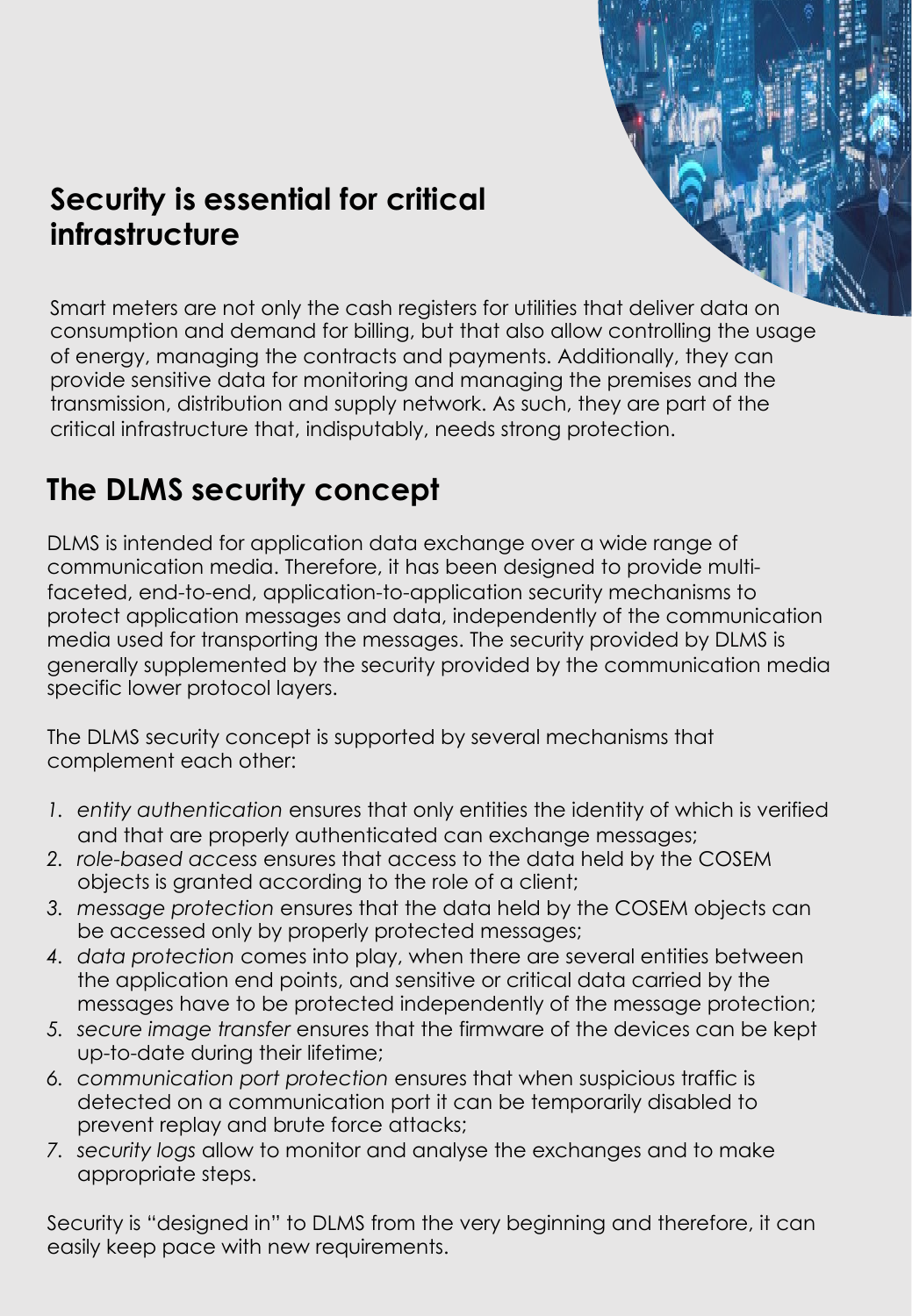### **Security services**

DLMS provides the three main security services:

- *confidentiality* addresses preserving authorized restrictions on information access and disclosure;
- *integrity* addresses guarding against improper information modification or destruction and includes ensuring information non-repudiation and authenticity providing assurance of the origin of data to the sender and the recipient;
- *availability* addresses ensuring timely and reliable access to and use of information.

*Confidentiality* is achieved by encipherment mechanisms.

*Integrity* is achieved by authentication and digital signature mechanisms. Digital signature not only provides integrity, but also an assurance that the sender is really the one who claims to be the sender and the signer cannot repudiate that it has sent the message.

These security services may be applied in a layered manner to meet each requirement.

*Availability* is achieved by various mechanisms like firmware update, monitoring, logging and analysing traffic and making appropriate steps.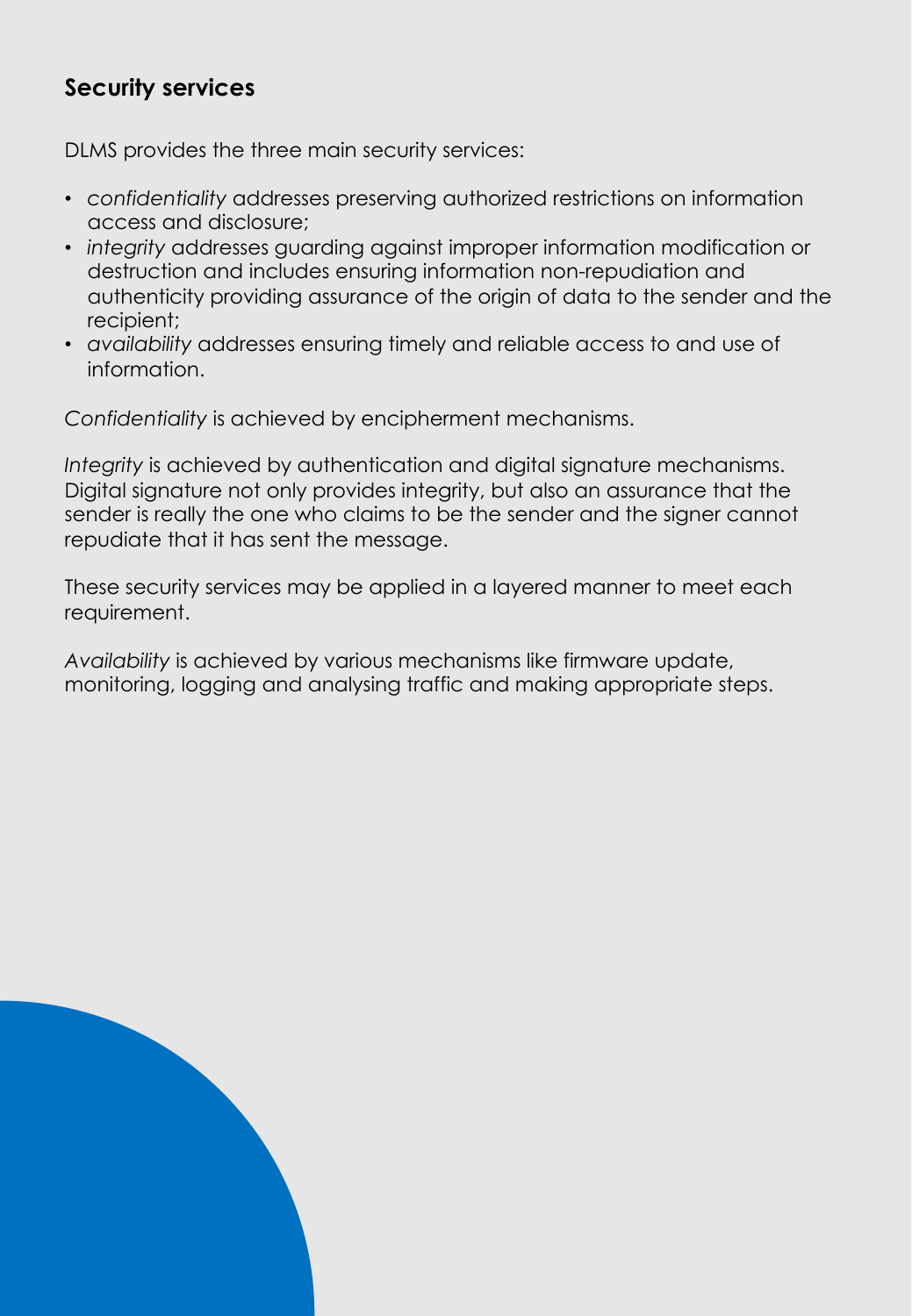# **Introduction to DLMS**

### **Overview**

For a better understanding of the security concepts, mechanisms and their realization, a short introduction to DLMS is provided here.

DLMS is the global standard (IEC / EN 62056, EN 13757, European, American, Indian and numerous other regional standards) for data exchange for smart utility metering and related applications. Utility metering is often regarded as "the original IoT application". DLMS is currently evolving to IoT applications beyond metering.

DLMS stands for Device Language Message Specification. It defines the semantics and the syntax of a language for data exchange with smart devices in an interoperable, efficient and secure manner.

**On the COSEM objet model level On the DLMS application layer messaging level** to messages that are transported through the communication network. The semantics are defined by the COSEM interface objects that model the functions of the device as seen through their interfaces, using object-oriented methodology. COSEM stands for Companion Specification for Energy Metering. The syntactics are defined by the DLMS application services, used to access the data held by the COSEM objects. The application layer transforms the services

The two elements together are also known as DLMS/COSEM.

**Null-data compression** Pre-established and persistent Application Associations **Compact array encoding** Push operation To specify data exchange with smart devices DLMS uses a three-step approach:

- **Compact data** Broadcasting and multicasting *1. Modelling* i.e. the semantics, defined with COSEM objects;
- *2. Messaging* i.e. the syntax, defined with DLMS services;
- *3. Transport*, defined with communication profiles.

#### **Communication model**

DLMS uses the client-server paradigm: the Head End System (HES) acts as a client sending requests to the end devices, that act as servers sending responses to the client. Push operation, where the servers send unsolicited messages is also supported.

A Head End System may comprise several client applications representing different roles.

A physical end device, e.g. a utility meter may comprise several Logical Devices, each acting as a server. Servers provide a specific view of the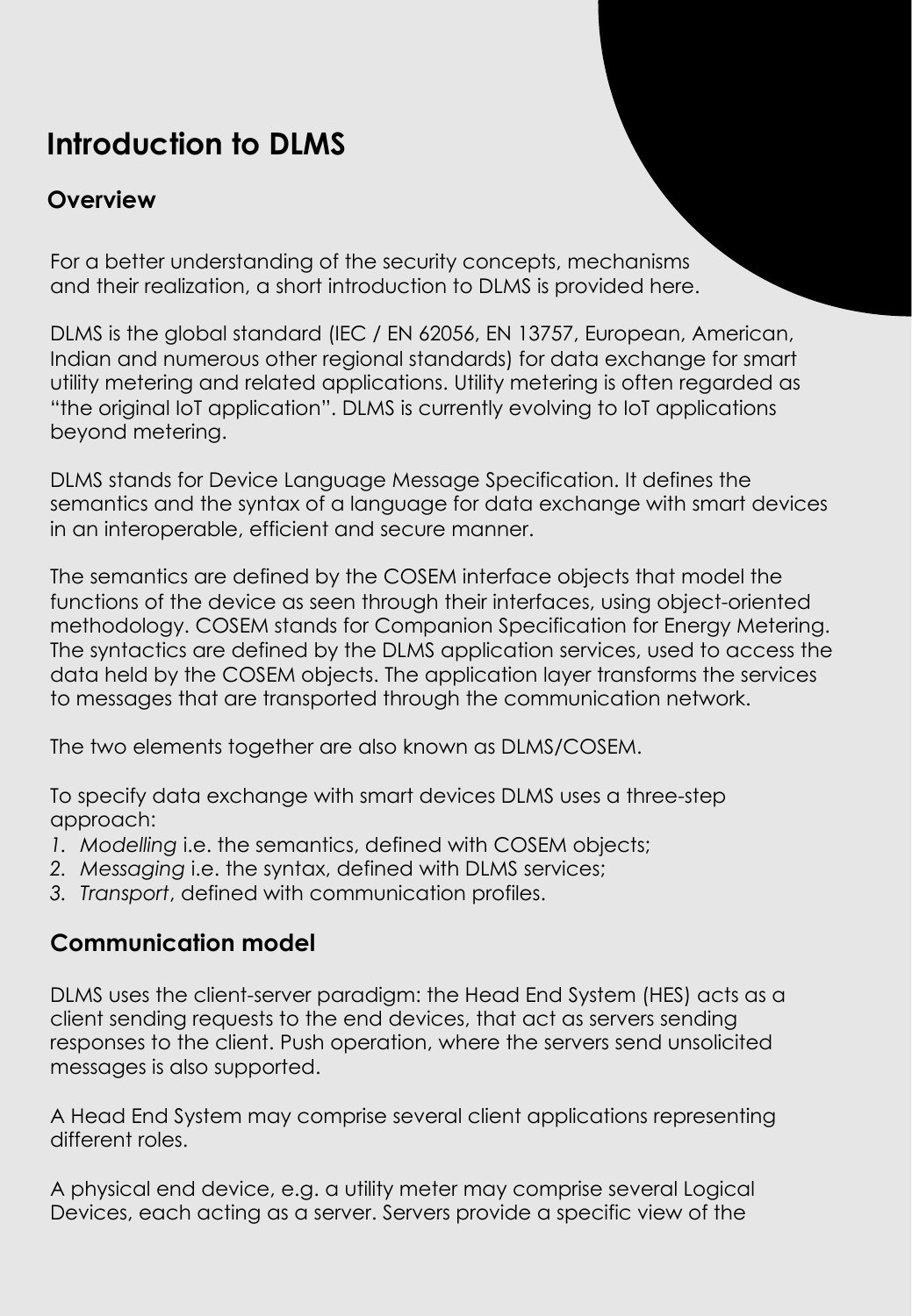resources – i.e. the COSEM objects – of the device to each client. Each client and server is identified by its unique system title and its Service Access Point (SAP).

Client and server applications can communicate with each other within Application Associations that determine the rules of the exchange. In addition, third party applications may also access the servers through a client acting as an agent. The client knows and controls the rights of third parties to access the servers.

## **Semantics: The COSEM object model**

The semantics of the language are modelled with COSEM interface objects. Each object describes the meaning of a simple or complex data element. Various data elements – like registers, data profiles, clock, schedules, calendars and many more – are modelled by a specific set of attributes and methods. Attributes represent values and methods can perform operation on the attributes. The data held by COSEM objects are accessed by reading or writing their attributes and invoking their methods. The COSEM object model provides a library from which the implementer can choose to realize a set of functions. COSEM objects can work together to model the various use cases.

How COSEM objects work together

Example 1: The multi-tariff function of the meter is modelled with Register, Register activation, Clock, Schedule, Activity calendar and Script objects. Example 2: The payment function of the meter is modelled with Account, Credit, Charge, Token gateway and Register objects.

The security functions are supported by two specific objects: **Separation of data and metadata**

- **Aggregation of data** Aggregation of services • Security setup objects manage the security context;
- Data protection objects allow applying cryptographic protection on COSEM data i.e. on attribute values and method invocation and return parameters.

The naming of the COSEM objects is defined by OBIS, the Object Identification System. Each OBIS code identifies the application domain (e.g. electricity, gas, water, heat energy metering...), the physical or abstract quantity (e.g. voltage, current, energy, power, flow, volume, pressure, temperature...) and the way the quantity is processed, classified and stored.

> COSEM and OBIS currently cover utility metering, monitoring, managing consumption and demand, payment and controlling of any physical quantity. They can be readily extended to IoT applications beyond utility metering.

> > The COSEM objects provide several mechanisms, like selective access, compact data types and compact encoding to ensure high efficiency.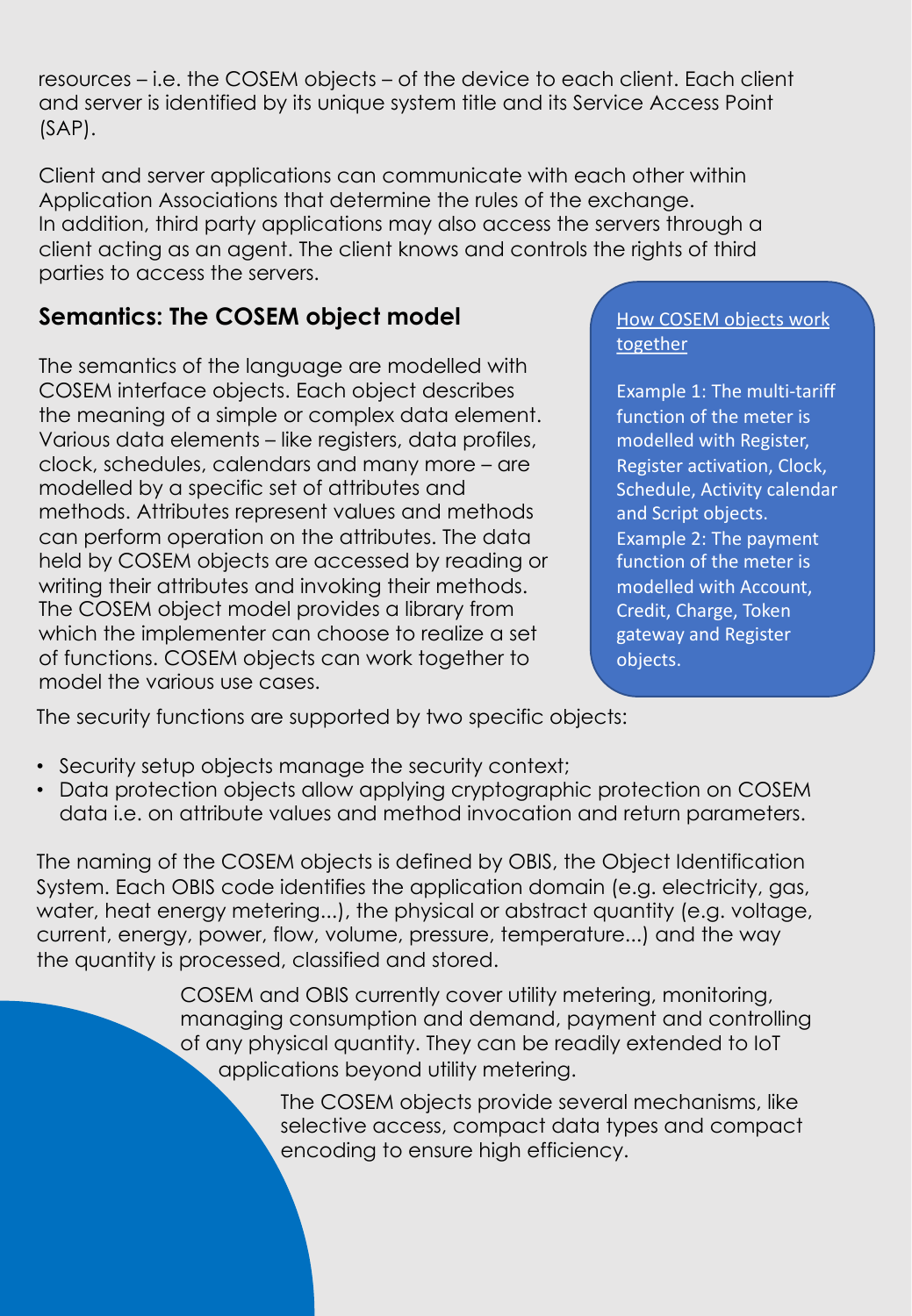#### **Syntactics: Messaging**

The syntactics of the language, i.e. the services available to access the objects and the formatting of the messages are defined by DLMS application layer.

Data exchange takes place within Application Associations (AAs). An AA determines the contexts i.e. the rules of the data exchange:

- the application context determines the way COSEM object attributes and methods are referenced and the use of ciphering;
- the authentication context determines the mechanism for entity authentication;
- the xDLMS context determines the COSEM object related services and capabilities to be used.

the properties of the communication media. **I** to a specified destination. The contexts can be negotiated. This allows tailoring the parameters of the data exchange to the actual requirements and

An AA also determines the list of COSEM **COSEM** Ressage objects that are visible in the given AA, as **the accomposed of the sympally of the sympally Null-data compression** Pre-established and persistent Application Associations well as the access rights to their attributes **Party Company** and methods, together with the required **Communisty Communisty** General blow cryptographic protection of the messages.

Finally, the AA determines the security context. It comprises the security suite i.e. the set of security algorithms available, the

#### DLMS application layer services

The GET and SET services are available to read and write attributes respectively. The ACTION service is available to invoke methods. The unified ACCESS services can perform all three tasks. These services are of clientserver type: the client sends the request and server sends the response. The DataNotification service is unsolicited: it allows sending data by the server to a specified destination. General protection messages carry unprotected messages with protection applied. General block transfer messages provide streaming with lost block recovery.

security material and the security policy that stipulates the protection on each message.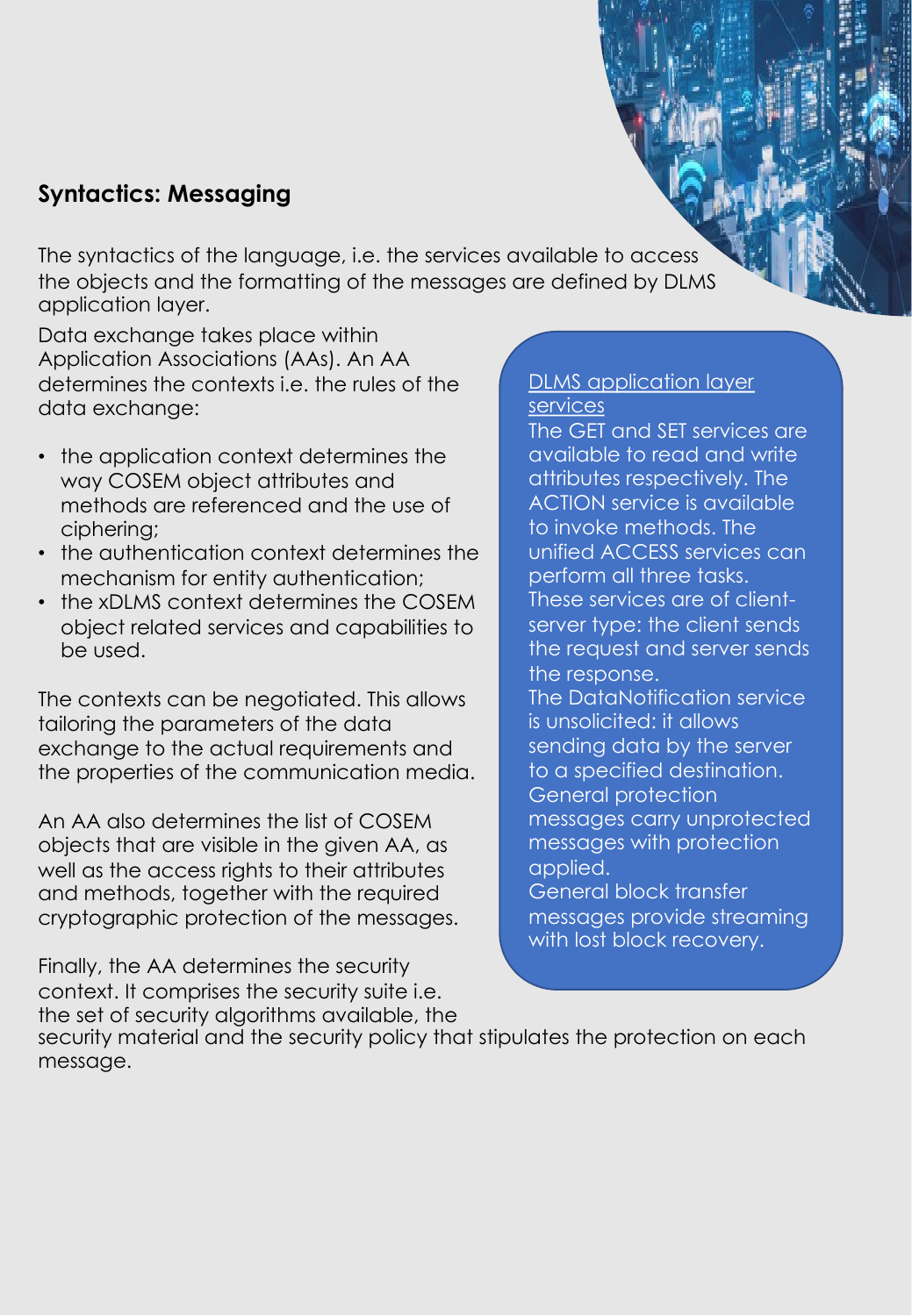The concept of AAs allows applying protection selectively to minimize computation and overhead. Critical data may be accessed in ciphered AAs whereas non-critical data may be accessed in AAs not using ciphering. In ciphered AAs, the security policy stipulates the protection to be applied on each message. Access rights to attributes and methods may stipulate a stronger protection where needed. Protection on the request and the responses may be different. For example, it may be necessary to apply authenticated encryption on a confidential data to be written to the server, but the result of this operation does not need to be protected.

AAs may be explicitly established or pre-established. Explicitly established AAs are established and released using the services of the Association Control Service Element, ACSE. In pre-established AAs, the parties use a pre-agreed set of rules and capabilities.

Once an AA is (pre-)established, COSEM objects are accessed by the xDLMS services provided by the xDLMS Application Service Element. Services may be of request / response type or may be unsolicited to support push operation and notification of events / alarms.

The xDLMS services provide a number of mechanisms like the unified ACCESS service, composable messages, compression and block transfer with streaming to ensure high efficiency.

#### **Separation of data and metadata Transport Aggregation of data** Aggregation of services

Transport of DLMS messages is defined by **Application Application Applications** communication profiles. A communication **Comments and multiple multiple and multiple specifies the set of protocol layers, the computer 3-lay** binding between the media-specific lower layers (e.g. PHY, MAC, Link ) to the network and transport layers. The binding is often specified in an adaptation layer that may cover routing and compression. The top layer is always the DLMS/COSEM application layer.

The media-specific lower layers generally provide their Specific COSEM objects may also be specified to set up, monitor and diagnose the communication. own security mechanisms

that protect the messages

#### **Selective access** Composable messages DLMS communication profiles:

- 3-layer HDLC;
- TCP-UDP/IPv4/IPv6;
- S-SFK PLC, G3-PLC, PRIME PLC, High speed PLC;
- EN 13757 M-Bus wired and wireless;
- Euridis twisted pair;
- Mesh network;
- In preparation: Wi-SUN, LPWAN, LoRaWAN.

across the link and that supplement the application level security provided by DLMS.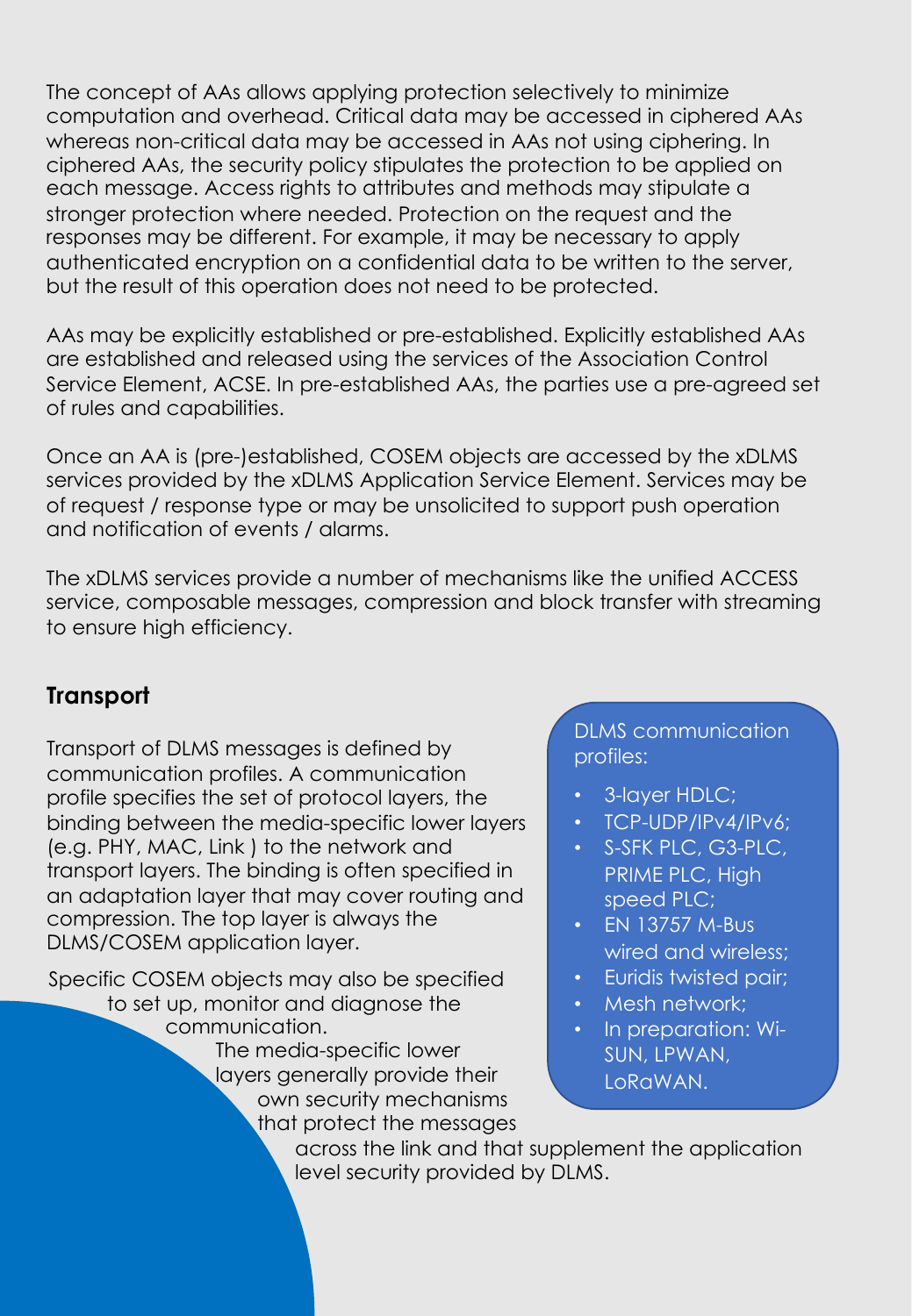### **End-to-End, Application-to-Application security**

DLMS has been designed to be communication media / technology agnostic, meaning that the application messages can be carried end-to-end, application-to-application between the entities hosting those applications, over virtually any communication media.



Depending on the system architecture data exchange may take place directly between a Head End System (HES) acting as a client and a smart device / meter acting as a (set of) server(s). It may also take place indirectly via gateways or concentrators located in between.

In addition, third parties, for example the back office applications of a market participant or the utility billing system, are generally involved. DLMS supports data exchange between such third parties and servers via the HES, using a client as an agent. A message transported and protected between a third party and a server may be additionally be protected between the client and the server.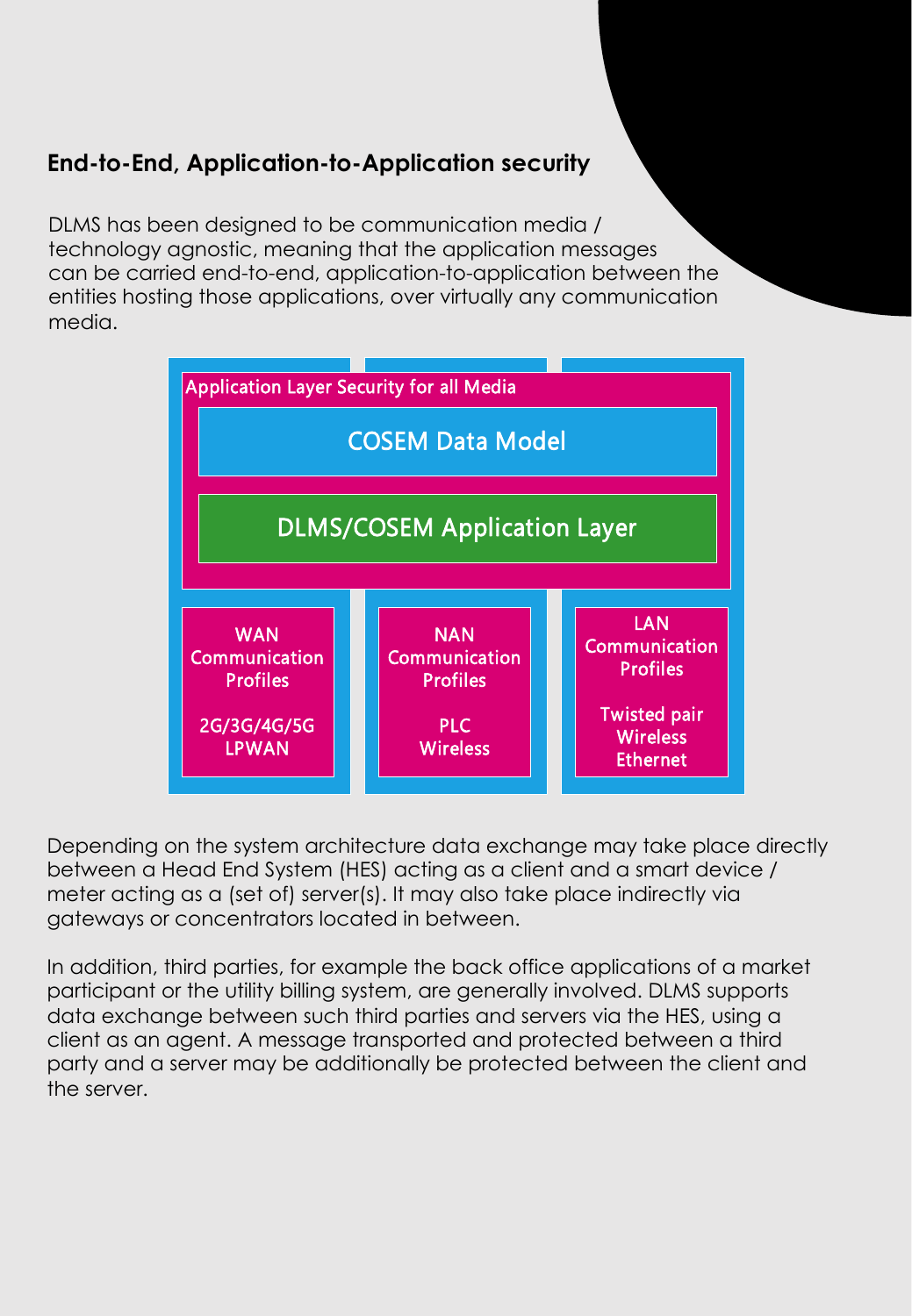

interim entity, then such data carried by the message has to be additionally **Separation of data and metadata** protected, using COSEM data protection. The intermediate entities may need to interpret the messages to locally process them and to understand how to forward them. Therefore, the protection applied on the messages may have to be removed and re-applied. When the message carries critical data that should not be disclosed towards an

The various sections of the communication path may use different communication media and the protection provided by the lower layers is only **Compact array between the two ends of the link. Compact data Broadcasting and multi**casting and multicasting and multicasting and multicasting and multicasting and multicasting and multicasting and multicasting and multicasting and multicasting and multicasting and mul

For these reasons, DLMS provides end-to-end, application-to-application security applying protection at the source application and verifying and removing it at the destination application.

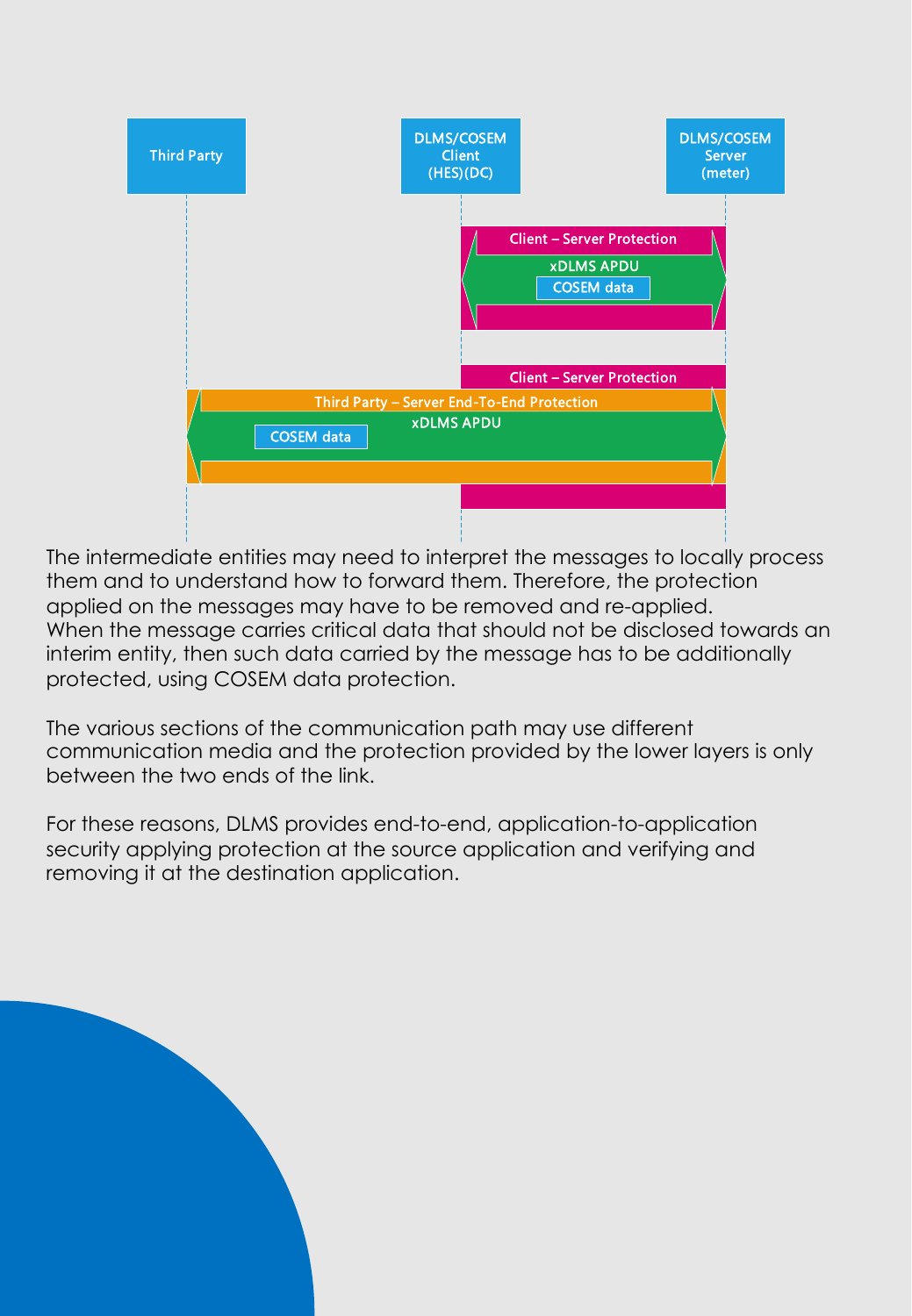# **The DLMS security mechanisms**

## **Entity authentication**

Entity authentication is the corroboration that an entity is the one claimed. When a client wants to establish an Application Association (AA) with a server the two entities have to be mutually authenticated. To do so, they exchange arbitrary challenges and the result of the cryptographic processing of those challenges. If either the client or the server is not authenticated, the AA cannot be established and data exchange cannot take place.



Entity authentication is available with explicitly established AAs. When the message exchange phase is complete, the AA is released.

#### **Separation of data and metadata Role-based access (RBAC) Aggregation of services (RBAC)**

Role-based access is an approach to restrict access to data depending on the role **Compact array encoding** Push operation of the entity that wants to access them.

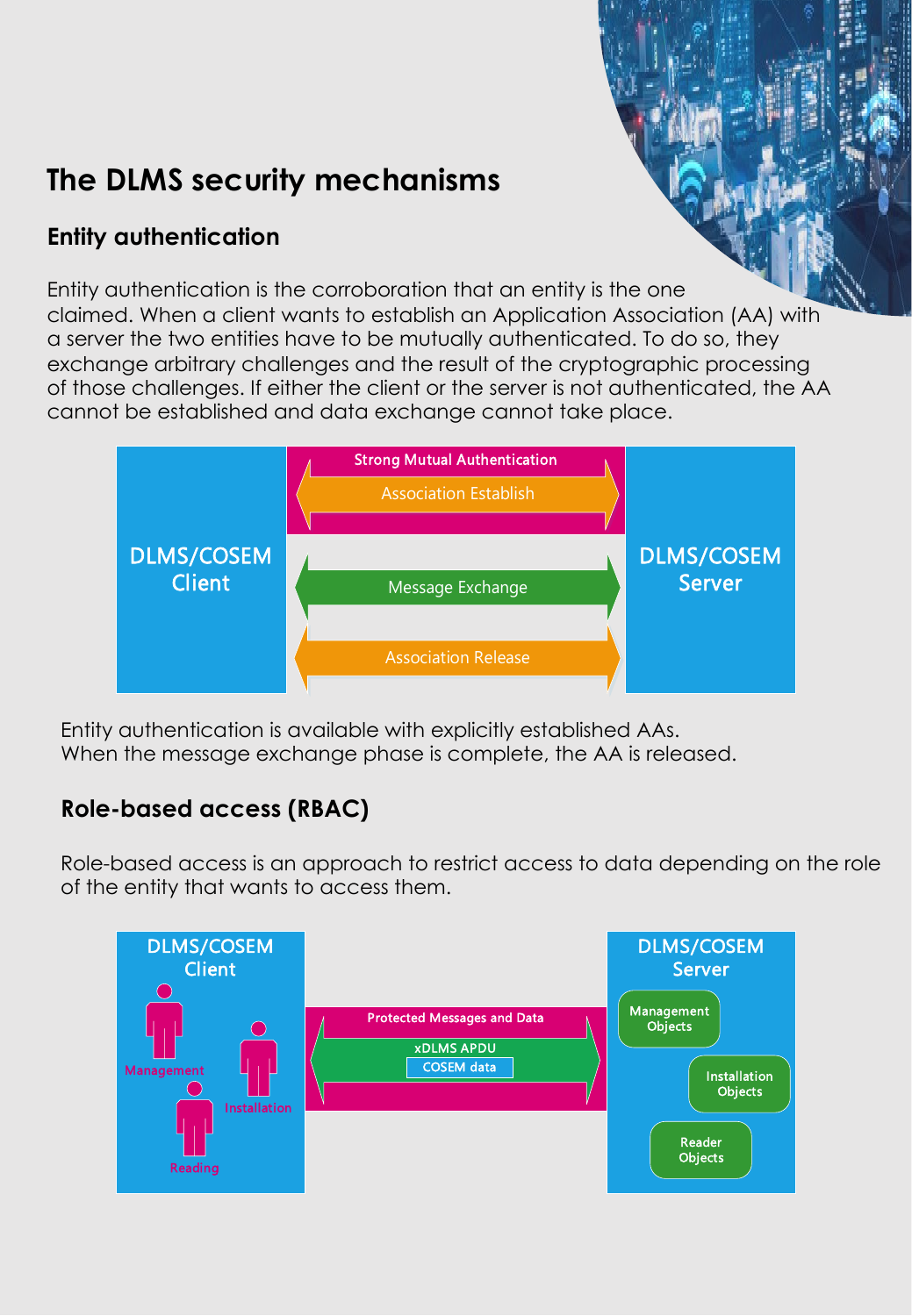In DLMS this is supported by Application Associations between clients and servers. Each AA provides a specific view of the COSEM objects implemented in the server. This "view" depends on the role of the client and contains the list of objects visible with the access rights to their attributes and methods. The access rights include the operations that can be performed (e.g. read, write) and the required protection on the requests and responses.

A server may support several AAs with different clients, so that each one can access data according to its role.

#### **Message protection**

As explained above, COSEM object attributes and methods are accessed using the application layer services. The service primitives (.request, .indication, .response, .confirm) are encoded by the application layer to build the messages that are carried then through the communication network.

The access right to each and every COSEM object and method stipulate the protection that has to be applied on the messages to grant access:

- if confidentiality is required, then encryption is applied;
- if integrity is required, then authentication is applied;
- if non-repudiation is required, then digital signature is applied.

**On the COSEM objet model level On the DLMS application layer messaging level** to be applied on each message. Moreover, an AA determines also the security policy, i.e. the protection that has

| <b>Block 1</b>             | <b>Block 2</b> |                                              | <b>Block n</b> |
|----------------------------|----------------|----------------------------------------------|----------------|
| Cryptographic protection 2 |                |                                              |                |
|                            |                | Cryptographic protection 1 incl. compression |                |
|                            |                | <b>xDLMS APDU</b>                            |                |
|                            |                |                                              |                |
|                            |                |                                              |                |
|                            |                |                                              |                |

Protection is applied and removed in a layered manner. Each protection layer defines the parties and the kind of protection that may be authenticated encryption using symmetric key cryptography or digital signature using public key cryptography.

#### **Data protection**

attributes and method invocation / response parameters – carried by them can be protected. As already explained above, not only the messages but also the data – the values of the COSEM object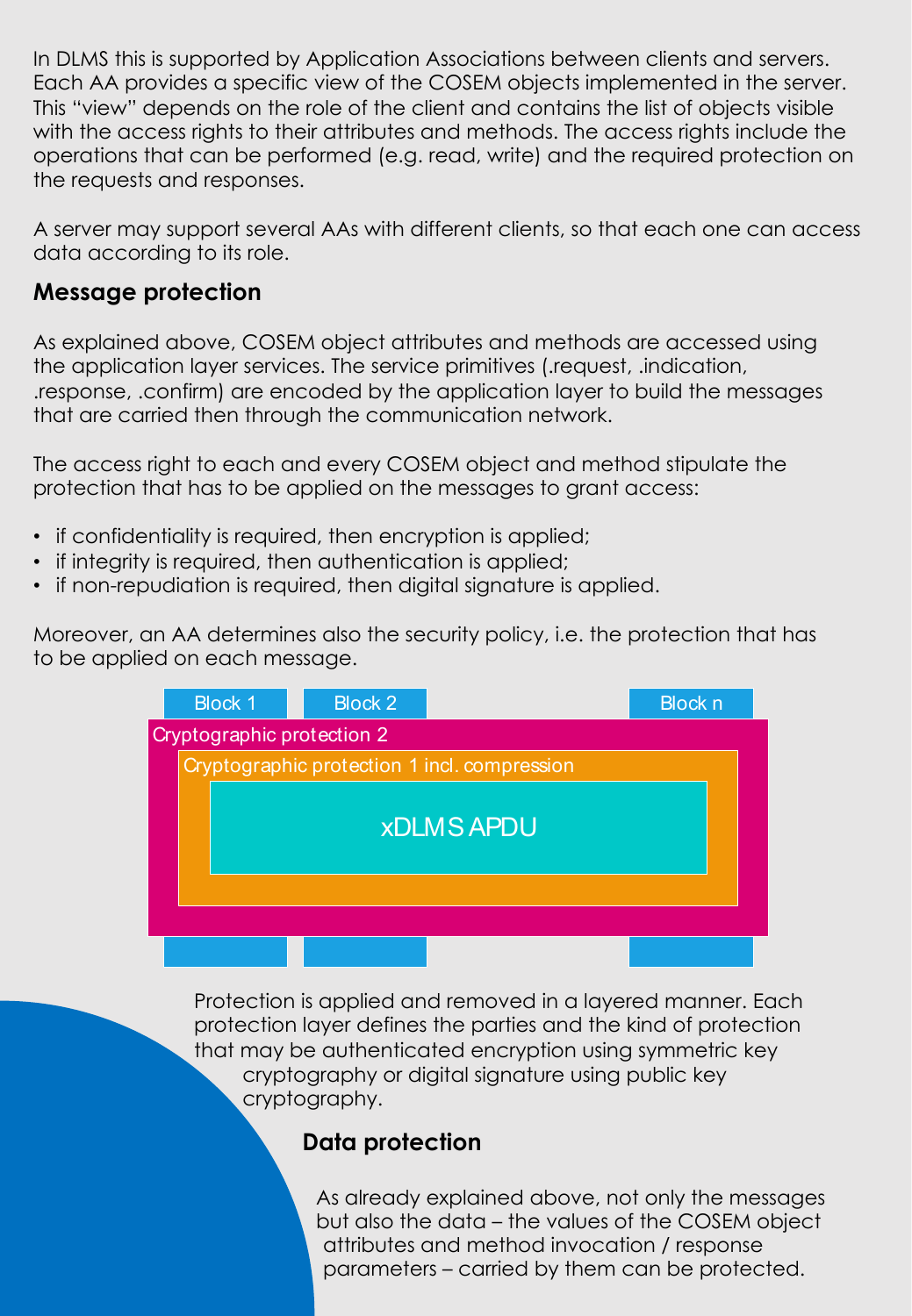

Data protection is achieved by accessing attributes and / or methods of the target COSEM objects indirectly through Data protection objects that provide the necessary security context to apply / verify / remove protection on COSEM data. To protect COSEM data the same possibilities are available as for message protection.

When protected data have to be written, these are written first to the protected\_buffer attribute of the Data protection object. The Data protection object also holds the required protection and the security material. Once the protection is removed, the data are written to the target attributes.

**On the Constitution of the Constitution** is the DLMS and the DLMS and coolisity moderate the DLMS and the DLMS and the DLMS and the DLMS and the DLMS and the DLMS and the DLMS and the DLMS and the DLMS and the DLMS and th **Separation of data and metadata** protection and security material. The client reads then this protected\_buffer. Similarly, when protected data have to be read, these are first captured to the protected\_buffer, and protection is applied as stipulated by the required

**Aggregation of data** Aggregation of services There are also methods available to read or write a list of target attributes with protected data and to invoke a target method with protected parameters. **Compact array encoding** Push operation

#### Data protection use cases:

Use case 1: A third party (TP) wants to write confidential data, e.g. a contractual or price information to the server. It applies then encryption to the data making it inaccessible for each intermediate entity. Only the server can decrypt the data. With this, confidentiality is preserved end-to-end. Use case 2: The server sends confidential data e.g. the value of the consumption or debt to a third party. It applies encryption on the data and the TP decrypts the data.

#### **Firmware upgrade**

DLMS provides an Image Transfer mechanism that allows the client to deploy new firmware images in the server and verify then activate them. When the firmware has to be updated, the manufacturer provides the meter operator with a new image, suitably protected, that may contain one or more images. The client transfers the new image to the servers. The protection is verified during the verification of the image.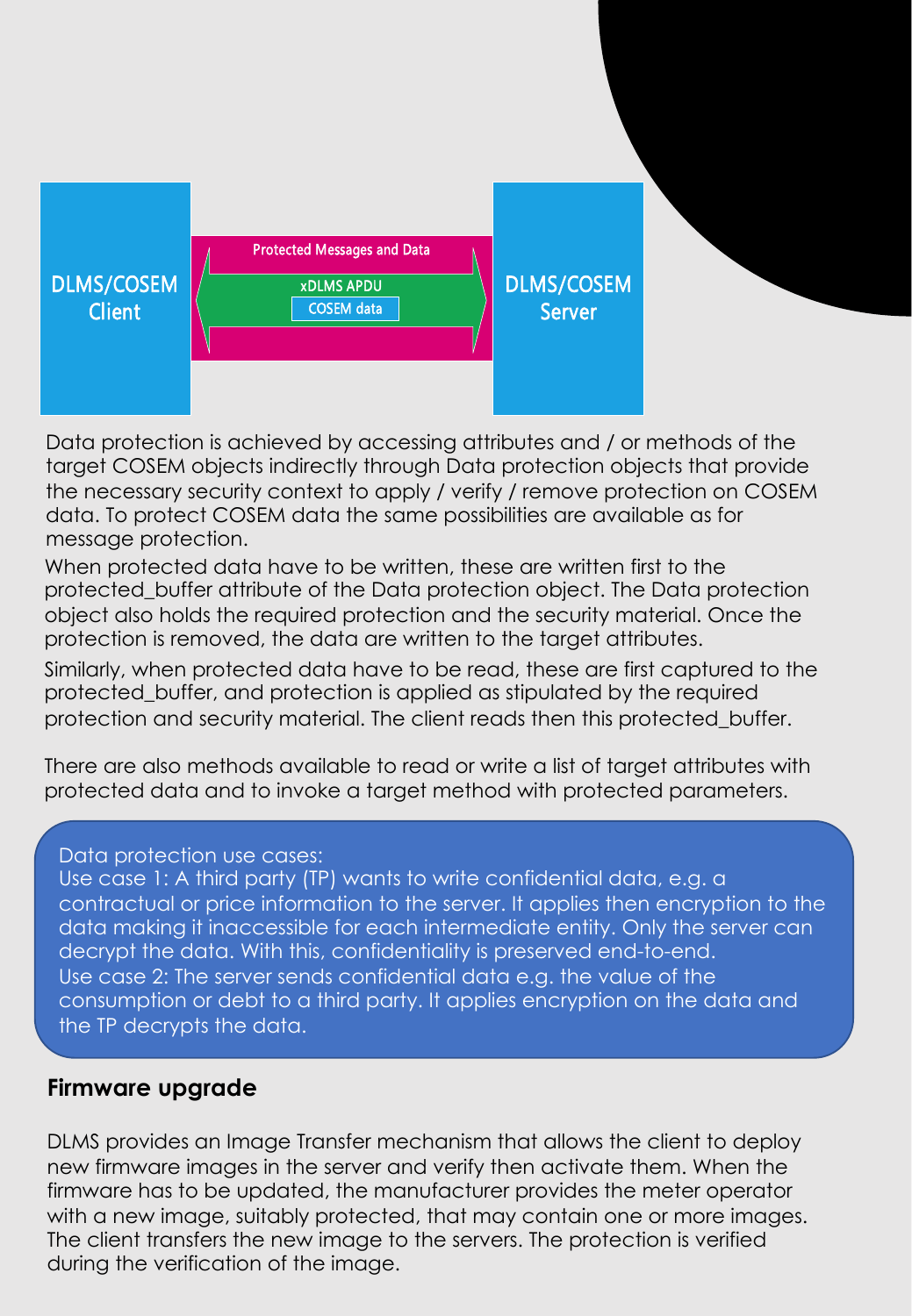

**On the COSEM objet model level On the DLMS application layer messaging level** transferred and activate the image. The mechanism is modelled with the Image transfer COSEM object. This provides attributes and methods to initiate the image transfer, to transfer blocks of images, to fill any gaps that occur during the image transfer, to verify the image

The initiation of the image transfer and the transfer of the blocks may occur using broadcast or multicast. Filling the gaps, verification and activation **Number of Pressions** Pression Pression **Press Compact array encoding** Push operation happens using unicast.

#### **Communication port protection**

An important element of the security concept is to protect the communication ports against attacks. This is modelled with Communication port protection objects. These objects can be used to protect communication ports of servers against possibly malicious communication attempts, in particular to prevent replay and brute force attacks by reducing the possible number of attempts.

#### **Security logs**

Security logs allow monitoring the protected messages and data exchanged.

The logs are held by Profile generic objects. The data logged may include the number of correctly and erroneously ciphered messages received, the value if invocation counters, the time of occurrence of the errors and similar data. The client can retrieve and analyse the data and make appropriate actions as needed.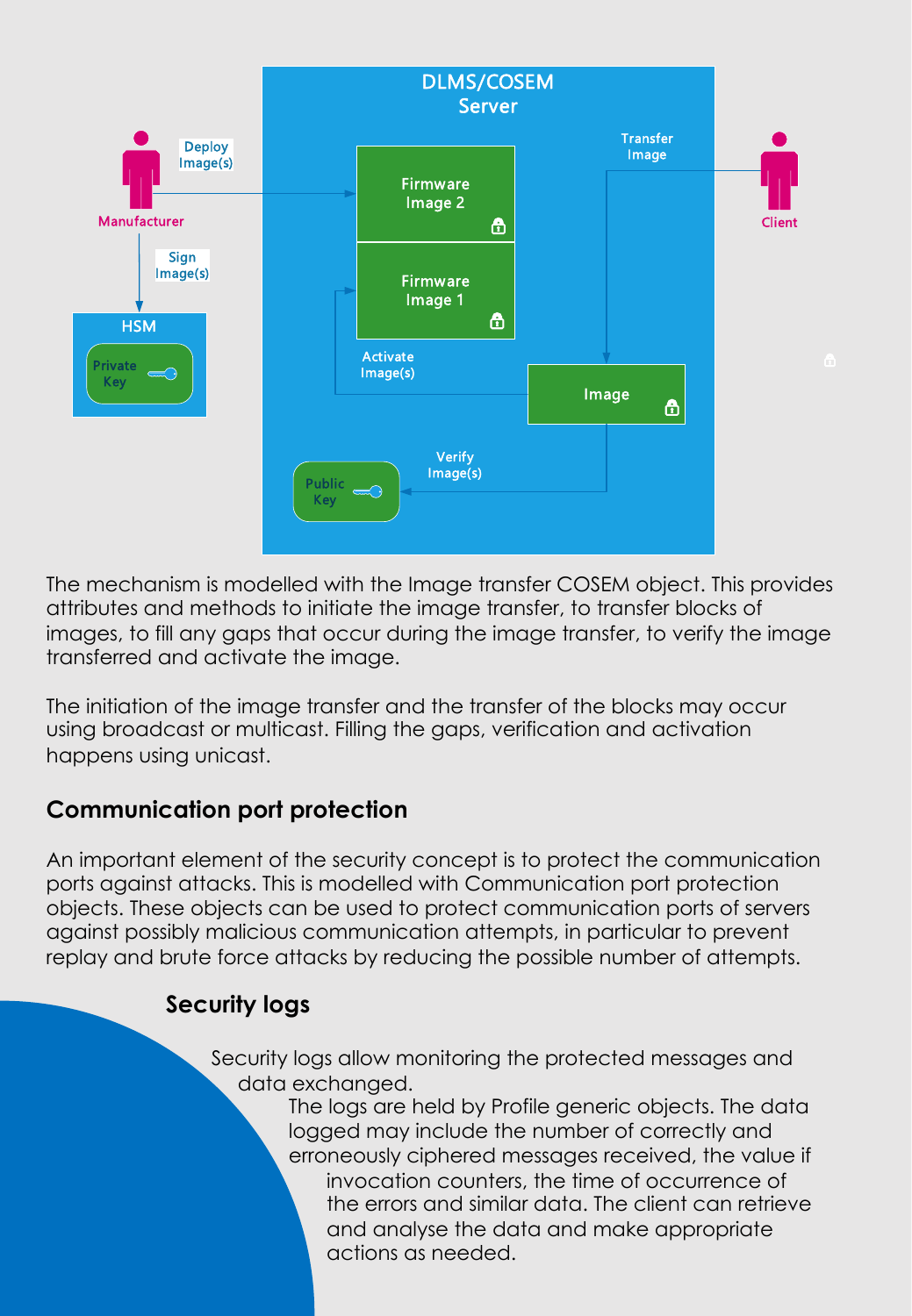### **Security and efficiency**

The use of security requires additional computation, that takes time and power. Protection also adds overhead on the messages, as protected messages contain security header as well as an authentication tag or digital signature. Security headers provide information on the parties involved, the security applied and the key used.

The concepts of aggregated services, composable messages, compression and block transfer with streaming and lost block recovery allow constructing protected messages in an efficient way, reducing both the size of the messages and the number of exchanges for an optimal use of the communication channel capacity.

For example, the use of the unified ACCESS services allows reading and writing several attributes and invoking several methods with a single request / response thus it aggregates a number of requests / responses. To protect the ACCESS service the protection has to be computed only once and the overhead is transferred only once. If such an aggregated message becomes long, then compression and block transfer can be used.

For additional information, please refer to the DLMS UA Efficiency White Paper.

#### **Security algorithms, security suites, security policy, security keys and security algorithms**

DLMS uses a number of security algorithms to provide the security services:

- to provide confidentiality and data integrity, DLMS selected the AES-GCM algorithm. This can provide encryption only, authentication only or both, **Null-data compression** Pre-established and persistent Application Associations known as authenticated encryption;
- **Compact array encoding** Push operation • to provide digital signature, DLMS selected the ECDSA elliptic curve digital signature algorithm;
- for key transport, the Key Wrap algorithm is available;
- for key agreement, the ECDH elliptic curve Diffie-Hellman Key Agreement algorithms are available;
- hash algorithms are used as part of the digital signature and key agreement algorithms.

The rationale of selecting these algorithms is described in detail in the DLMS UA Green Book.

Compression is used to minimize the length of the messages to be transferred, thereby improving efficiency. Compression is also part of the DLMS security suites, as its use is indicated in the security header of the ciphered messages.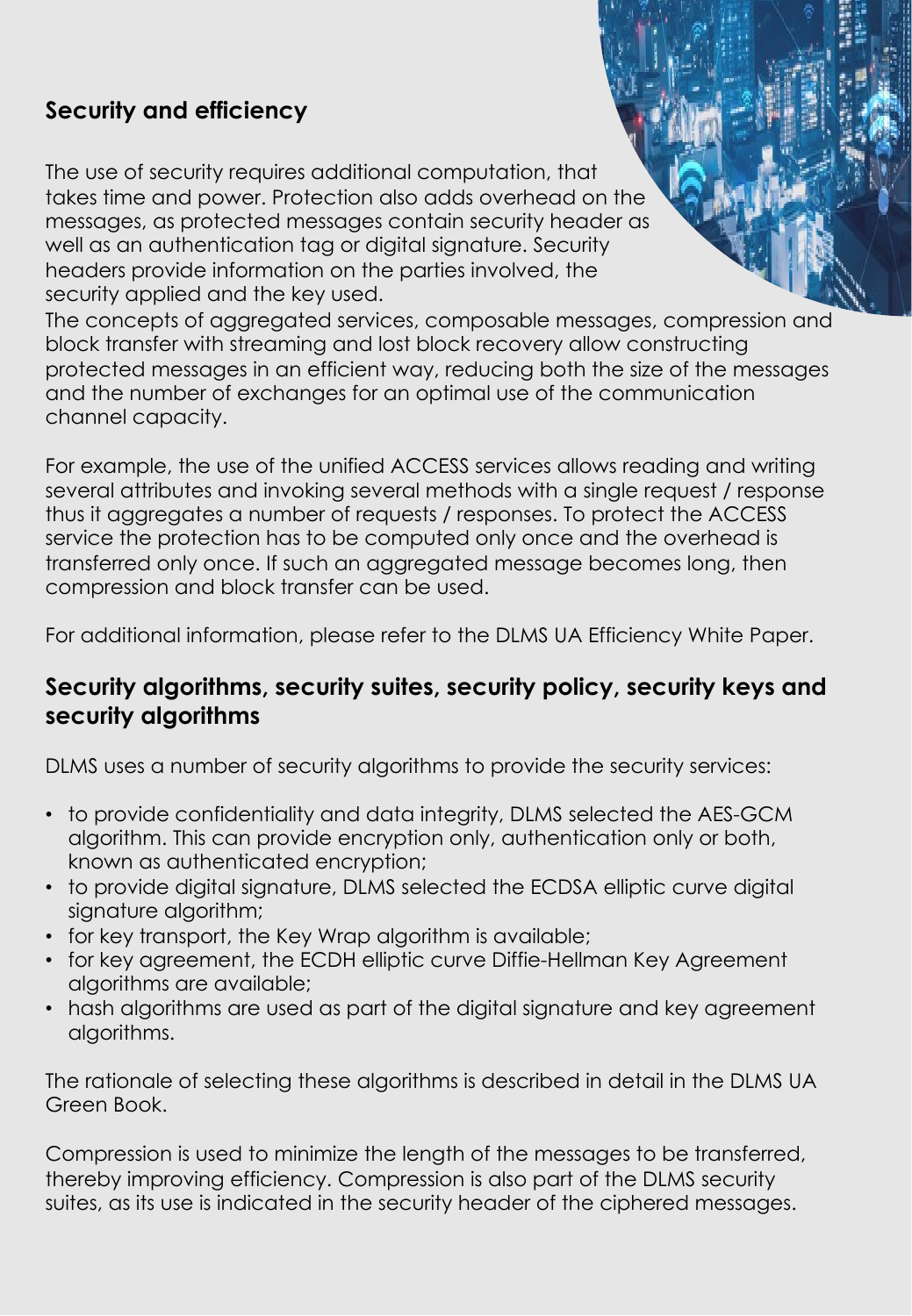### **Security suites**

Security suites define the set of security algorithms available.

| <b>Security</b><br><b>Suite</b>      | Authenticated<br><b>Encryption</b> | <b>Digital</b><br><b>Signature</b> | <b>Key</b><br><b>Agreement</b> | <b>Hash</b>    | <b>Key</b><br><b>Transport</b> | Compression |
|--------------------------------------|------------------------------------|------------------------------------|--------------------------------|----------------|--------------------------------|-------------|
| $\overline{0}$                       | AES-GCM-128                        | ٠                                  | ٠                              | ٠              | AES-128<br>Key-Wrap            |             |
| 1                                    | AES-GCM-128                        | <b>ECDSA</b><br>with $P-256$       | <b>ECDH</b><br>with $P-256$    | <b>SHA-256</b> | AES-128<br>Key-Wrap            | V.44        |
| $\overline{2}$                       | AES-GCM-256                        | <b>ECDSA</b><br>with P-384         | <b>ECDH</b><br>with P-384      | <b>SHA-384</b> | AES-256<br>Key-Wrap            | V.44        |
| <b>Reserved</b><br>for<br>future use | ٠                                  | $\overline{\phantom{a}}$           | $\sim$                         | ×.             | $\overline{\phantom{a}}$       | -           |

DLMS currently provides three security suites to meet various requirements.

This set of the security algorithms is known as the NSA Suite B that has evolved to be the Commercial National Security Algorithm (CNSA) Suite.

future proof: the security mechanisms can be used the same way with new security suites that may need to be added in the future to keep pace with the **Aggregation of data** Aggregation of services state-of-the-art of cryptography. The concept of the security suites ensures that the DLMS security specification is

#### **Null-data compression** Pre-established and persistent Application Associations **Compact array encoding** Push operation **Security policy**

The security policy stipulates the protection to be applied on each request and response within an AA. The security policy applies globally, i.e. for each exchange within that AA.

If a device supports several AAs, the security policy may be different for each of them. This allows applying protection in a selective manner thereby improving efficiency.

> The Security setup object provides attributes and methods to manage the security policy.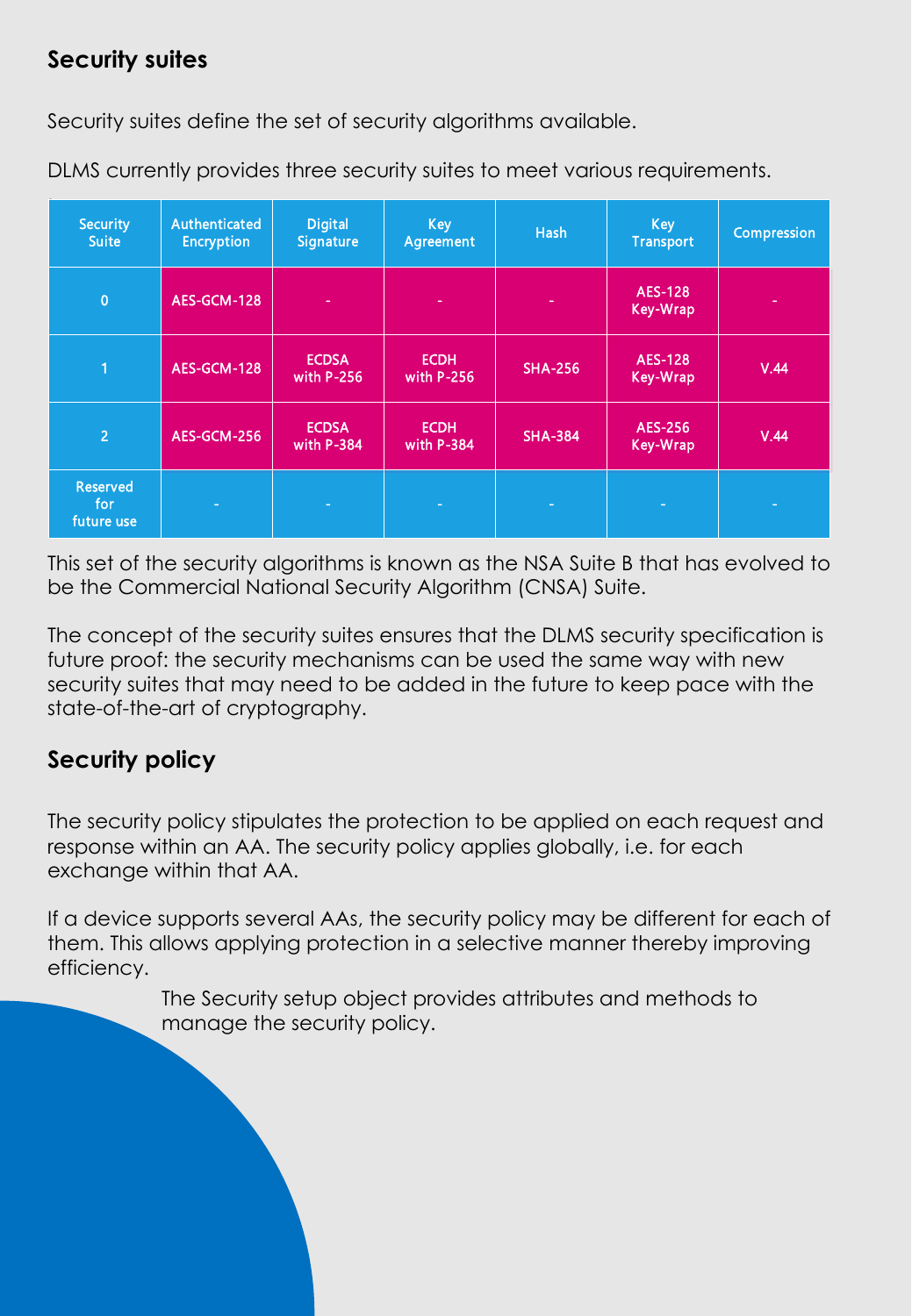## **Security Keys**

DLMS/COSEM supports several key types.

| <b>Security Keys</b>                                   |                                    |                                    |                         |                                |  |  |  |  |
|--------------------------------------------------------|------------------------------------|------------------------------------|-------------------------|--------------------------------|--|--|--|--|
| <b>Key</b><br><b>Type</b>                              | Authenticated<br><b>Encryption</b> | <b>Digital</b><br><b>Signature</b> | <b>Key</b><br>Agreement | <b>Key</b><br><b>Transport</b> |  |  |  |  |
| Master Key,<br><b>KEK</b>                              | ٠                                  |                                    |                         | <b>AES</b><br><b>Key-Wrap</b>  |  |  |  |  |
| <b>Global Unicast Encryption Key,</b><br><b>GUEK</b>   | <b>AES-GCM</b>                     |                                    |                         |                                |  |  |  |  |
| <b>Global Broadcast Encryption Key,</b><br><b>GBEK</b> | <b>AES-GCM</b>                     |                                    |                         |                                |  |  |  |  |
| <b>Authentication Key, AK</b>                          | <b>AES-GCM</b>                     |                                    |                         |                                |  |  |  |  |
| <b>Dedicated Key</b>                                   | <b>AES-GCM</b>                     |                                    |                         |                                |  |  |  |  |
| <b>Ephemeral Encryption Key</b>                        | <b>AES-GCM</b>                     | ۰                                  |                         |                                |  |  |  |  |
| <b>Digital Signature</b><br><b>Key-Pair</b>            |                                    | <b>ECDSA</b>                       |                         |                                |  |  |  |  |
| <b>Key Agreement</b><br><b>Key-Pair</b>                |                                    |                                    | <b>ECDH</b>             |                                |  |  |  |  |

For authenticated encryption and for key transfer, symmetric key algorithms are used. They require that the partners share the same key.

Symmetric keys can be distinguished by their purpose and lifetime. The purpose of a symmetric key may be:

- Key Encryption Key (KEK, A.K.A. master key), used to encrypt / decrypt other symmetric keys;
- Encryption Key, used to encrypt / decrypt DLMS messages or COSEM data. The AES-GCM algorithm requires a single block cipher key to provide both encryption and authentication;
- Authentication key. In addition to the encryption key, an authentication key may be used. This key – together with the header of the ciphered message / data – is part of the Additional Authenticated Data.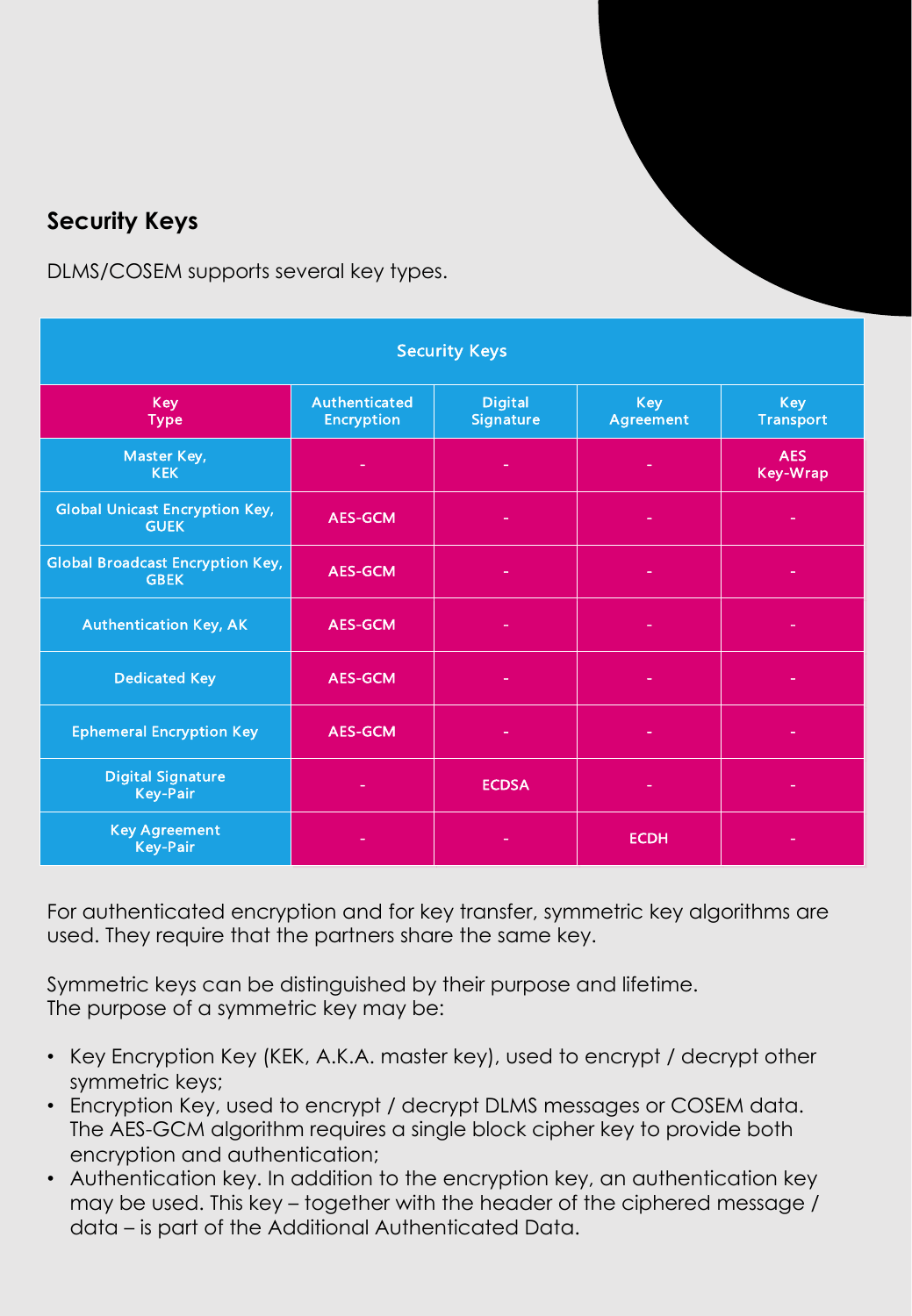Concerning their lifetime, a symmetric key may be:

- Global key, used over several AAs instances established repeatedly between the same partners. It may be a unicast encryption key (GUEK), a broadcast encryption key (GBEK) or an authentication key (AK);
- Dedicated key, used during a single AA instance established between the same partners. Its lifetime is the same as that of the AA. A dedicated key can be only a unicast encryption key;
- Ephemeral key, used in a single exchange.

Symmetric keys can be established:

- Out-of-band, where the keys are deployed in a secure manner in the client(s) and the server(s);
- Via key transfer during AA establishment, or using key wrap with the key transfer method of the Security setup object, and as part of the exchange of the protected messages or data;
- Via key agreement, using an appropriate Diffie-Hellman algorithm, using the key agreement method of the Security setup object, and as part of the exchange of the protected messages or data.

The key to be used is indicated in the header of the protected message or data and it may be identified key, wrapped key or agreed key.

**On the COSEM objet model level On the DLMS application layer messaging level** (logical device). These keys may be updated using key transfer or key **Separation of data and metadata** agreement. In the case of identified keys, the clients have to share a key with each server

**Selective access** Composable messages In the case of wrapped keys, the key to be used is freshly generated and **Compact array encoding** Push operation transferred.

In the case of agreed keys, the partners exchange appropriate data that allow them to agree on the key.

The advantage of key transfer and key agreement is that the partners do not have to share the keys. However, their use requires more computation and message overhead.

For digital signature and key agreement public key cryptography is used, . where one party holds a private key and its partners hold the corresponding public key. The public key is held by Public Key Certificates that bind the public key to the entity. Public key cryptography needs a Public Key Infrastructure that comprises at least a Root Certification Authority and may comprise a chain of Certification Authorities.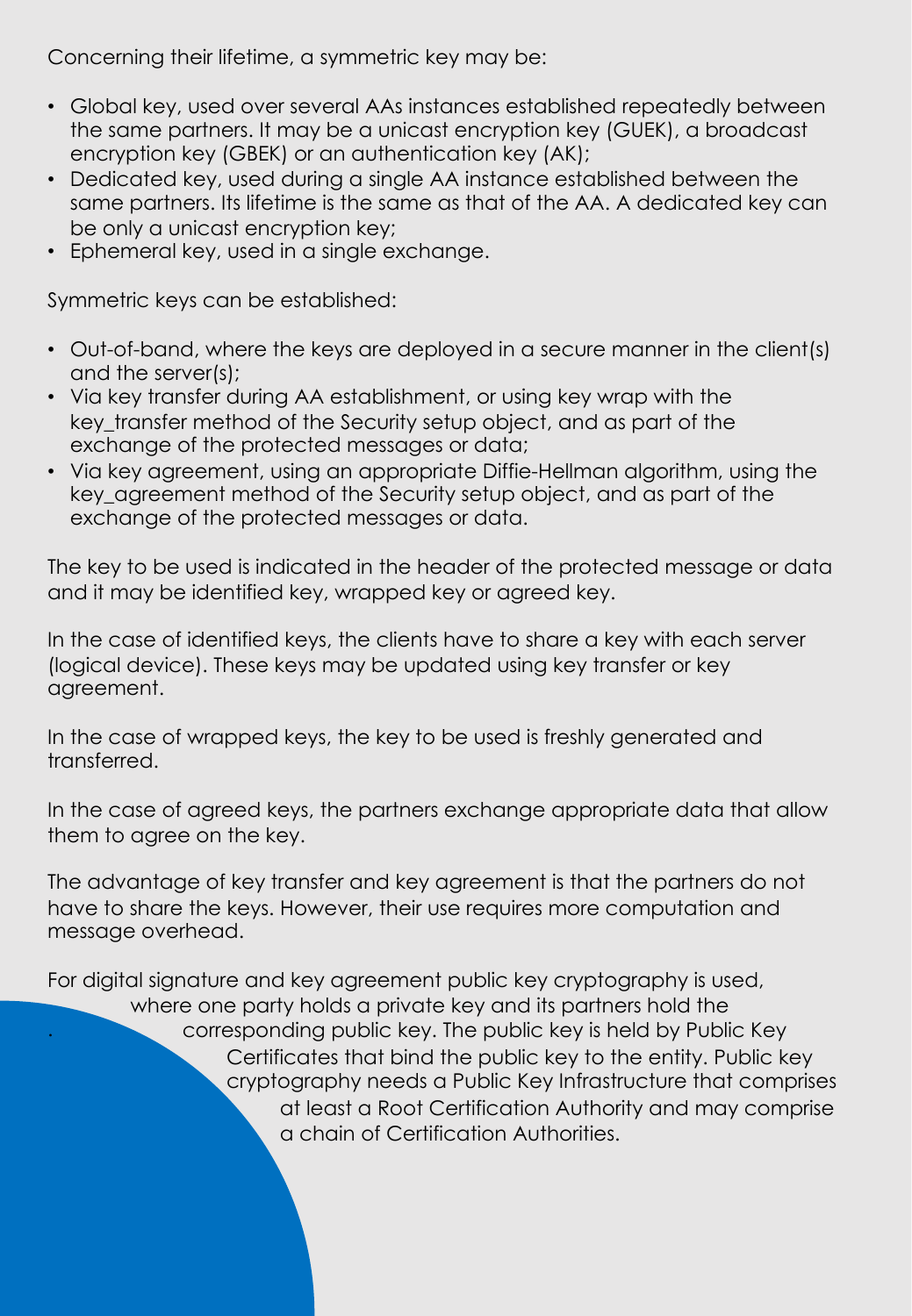# **Conclusion**

This White Paper presented the DLMS security end-to-end, application-to-application security concept, the reasons behind this concept and the security mechanisms supporting it.

For further understanding, implementing and operating DLMS based systems, the reader is asked to refer to the DLMS UA Books.

## **References**

DLMS UA 1000-1 , Ed. 13, the "Blue Book". It describes the COSEM object model and OBIS.

DLMS UA 1000-2 , Ed. 9, the "Green Book". It describes the DLMS/COSEM application layer and some lower layers and communication profiles.

IEC / EN 62056-5-3, also available as ANSI C12 / IEC 62056-5-3: Electricity metering data exchange - The DLMS/COSEM suite - Part 5-3: DLMS/COSEM application layer

IEC / EN 62056-6-2, also available as ANSI C12 / IEC 62056-6-2: Electricity metering data exchange - The DLMS/COSEM suite - Part 6-2: COSEM interface classes

IEC / EN 62056-6-1, also available as ANSI C12/ IEC 62056-6-1: Electricity metering **Separation of data and metadata** data exchange - The DLMS/COSEM suite - Part 6-1: Object Identification System **Aggregation of data** Aggregation of services (OBIS)

**Null-data compression** Pre-established and persistent Application Associations EN 137571: Communication systems for meters

NIST and FIPS security standards

Commercial National Security Algorithm Suite:

https://apps.nsa.gov/iaarchive/programs/iad-initiatives/cnsa-suite.cfm

DLMS UA White Paper: Efficiency of DLMS/COSEM for large systems with constrained resources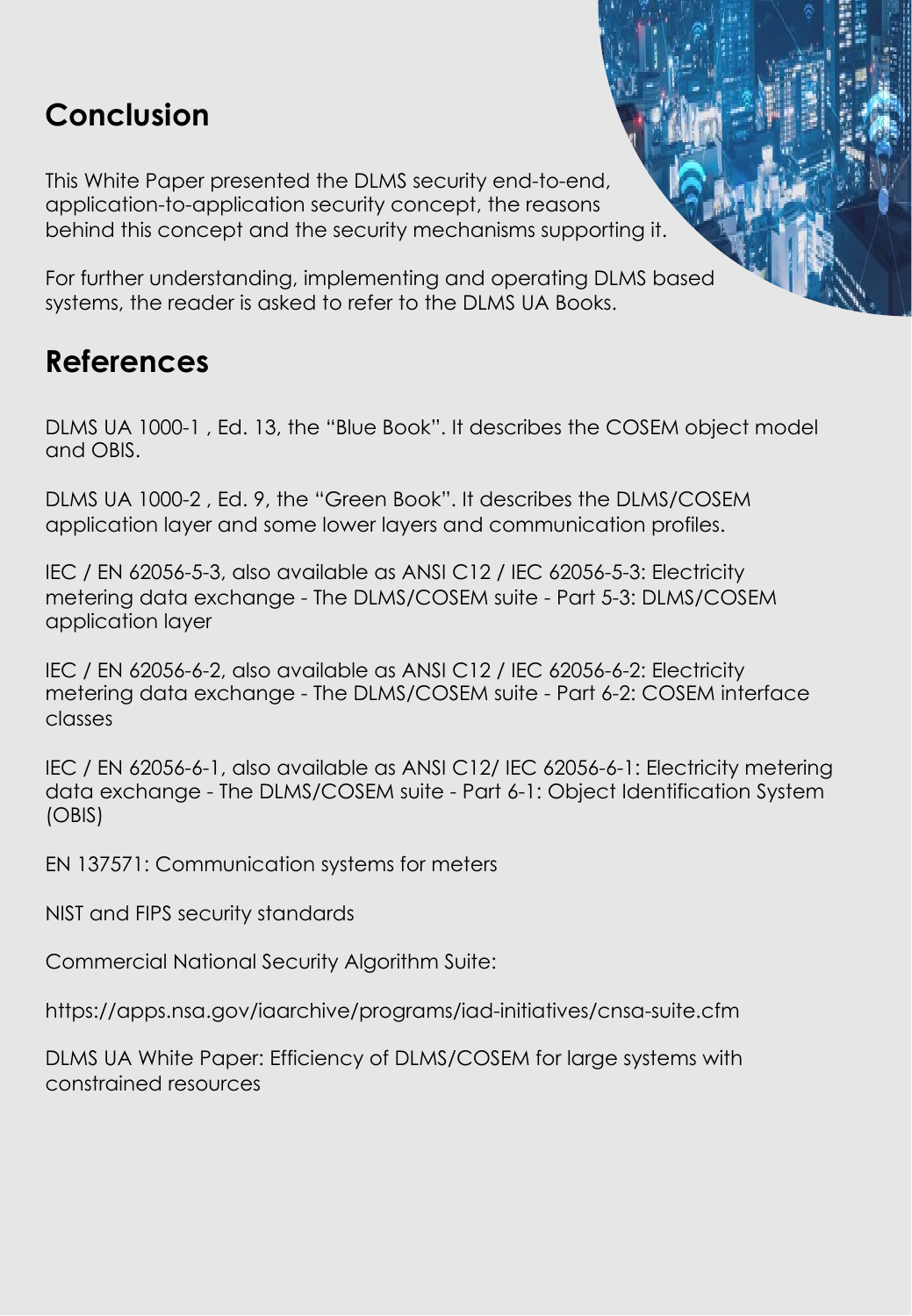## **Definitions**

**DLMS/COSEM**: refers to the application layer providing xDLMS services to access COSEM interface object attributes. Also refers to the DLMS/COSEM Application layer and the COSEM data model together.

**client:** application process running in the data collection system

**server:** an application process running in a metering equipment

**logical device**: abstract entity within a physical device, representing a subset of the functionality modelled with COSEM objects

**mutual authentication**: entity authentication which provides both entities with assurance of each other's identity

**application association**: cooperative relationship between two application entities, formed by their exchange of application protocol control information through their use of presentation services

**access rights**: they determine the rights of the client(s) to access COSEM object attributes and methods within an AA

**image**: binary data of a specified size

**security services**: mechanisms used to provide confidentiality, data integrity, thentication or non-repudiation of information authentication or non-repudiation of information

**Null-data compression** Pre-established and persistent Application Associations  $symmetric$  key algorithm: a cryptographic algorithm that uses the same secret key for an operation and its complement (e.g., encryption and decryption)

**public key (asymmetric) cryptographic algorithm**: a cryptographic algorithm that uses two related keys, a public key and a private key. The two keys have the property that determining the private key from the public key is computationally infeasible

**authentication**: a process that establishes the source of information, provides assurance of an entity's identity or provides assurance of the integrity of communications sessions, messages, documents or stored data

> **encryption**: the process of changing plaintext into ciphertext using a cryptographic algorithm and key

> > **digital signature**: the result of a cryptographic transformation of data that, when properly implemented with supporting infrastructure and policy, provides the services of: 1) origin authentication, 2) data integrity, and 3) signer non repudiation